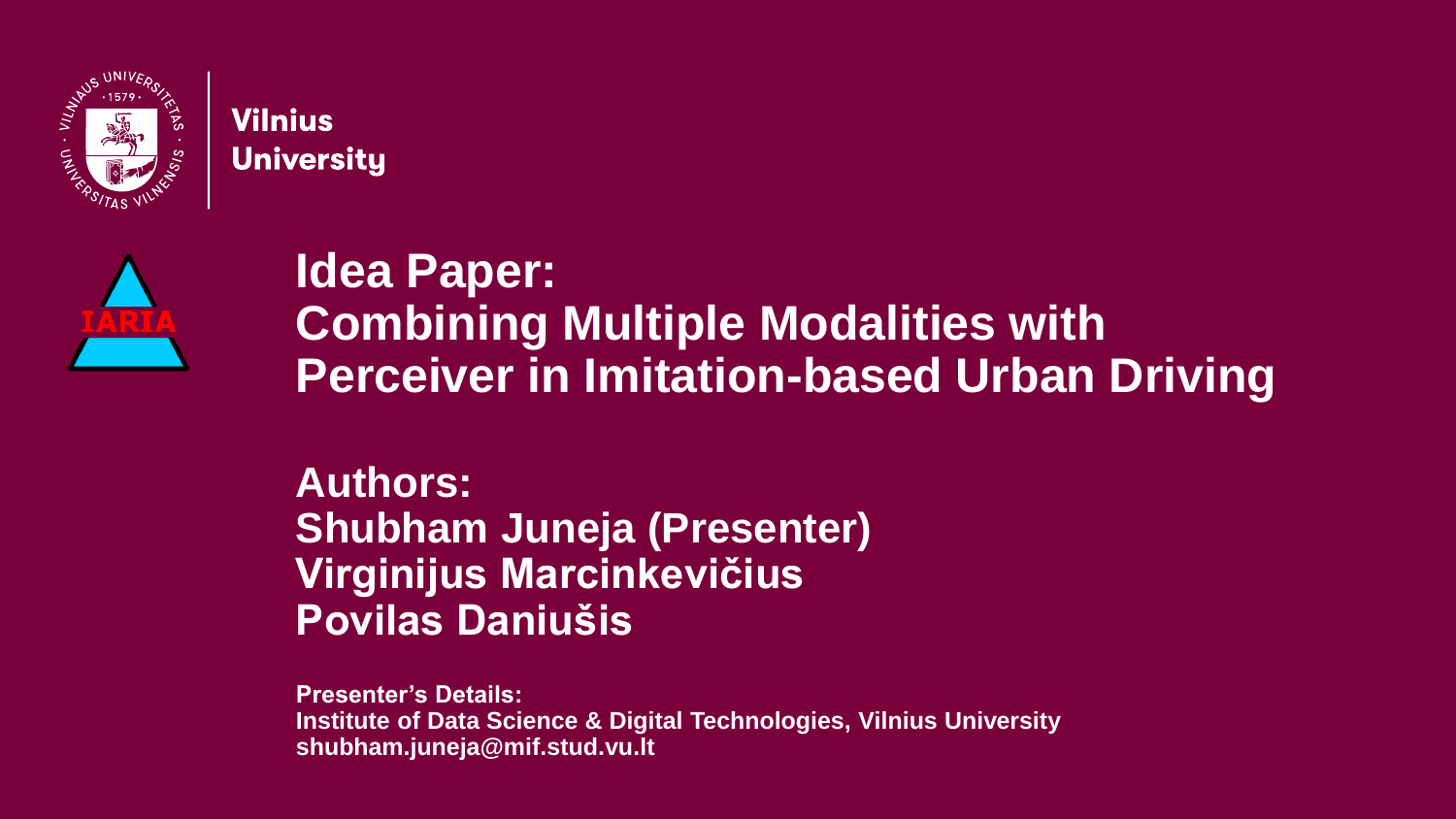

## **About me**

- Originally from Mumbai, India.
- Current positions:
	- PhD Student at Vilnius University; Topic: Deep Imitation Learning for mobile robot navigation.
	- Researcher at Neurotechnology, located in Vilnius, Lithuania.
- Current and past projects:
	- Brain Computer Interface research.
	- Mobile robot navigation research.
- Education Background:
	- Masters in Informatics
	- Bachelors in Computer Engineering
	- Pre-Bachelors Diploma in Computer Engineering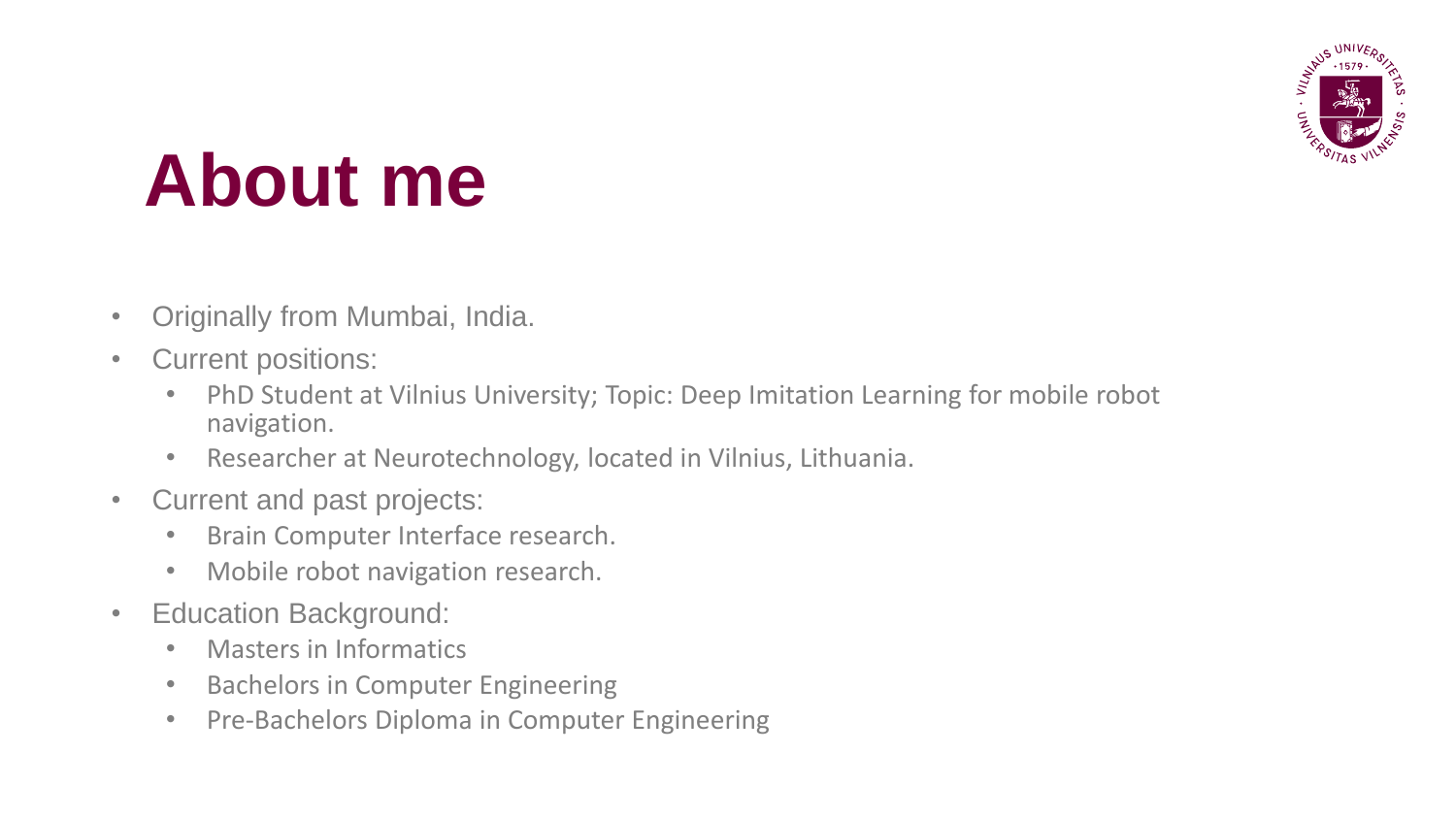

## **Urban Driving**

- The problem of Urban Driving represents making a self driving car being able to drive seamlessly in real world urban environments.
- The techniques used in research area also closely involve the field of robot navigation, where robots are made to be able to navigate in environments such as factories, workshops, etc.
- Due to the rise of the need of automation in recent years, this research area has gotten lots of attention.





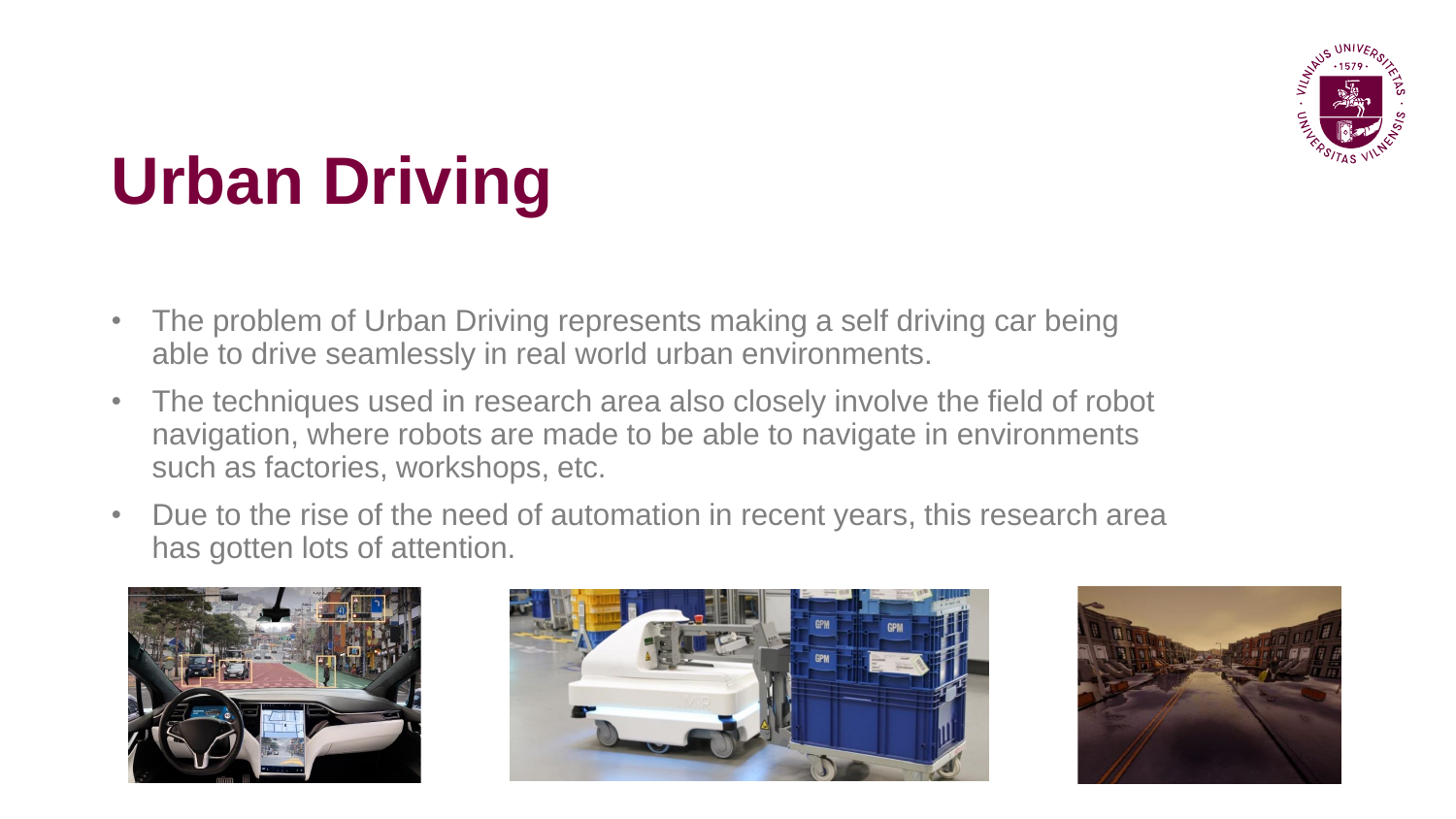

## **Urban Driving**

- Driving in urban areas is a complex problem, due to the vast possibilities of situations one can run into.
- Current state-of-the-art is either based on modular approaches or end-to-end learned approaches.
- **Modular approaches** are able to generalise to unseen environments and use multiple sensors to perceive the world, but they are hard to engineer.
- **End-to-end approaches** learn the skill of driving directly from data, hence do not require high engineering effort.
- But end-to-end approaches do not generalise well to new environments and most methods rely on a single modality (single input data source, i.e. sensor).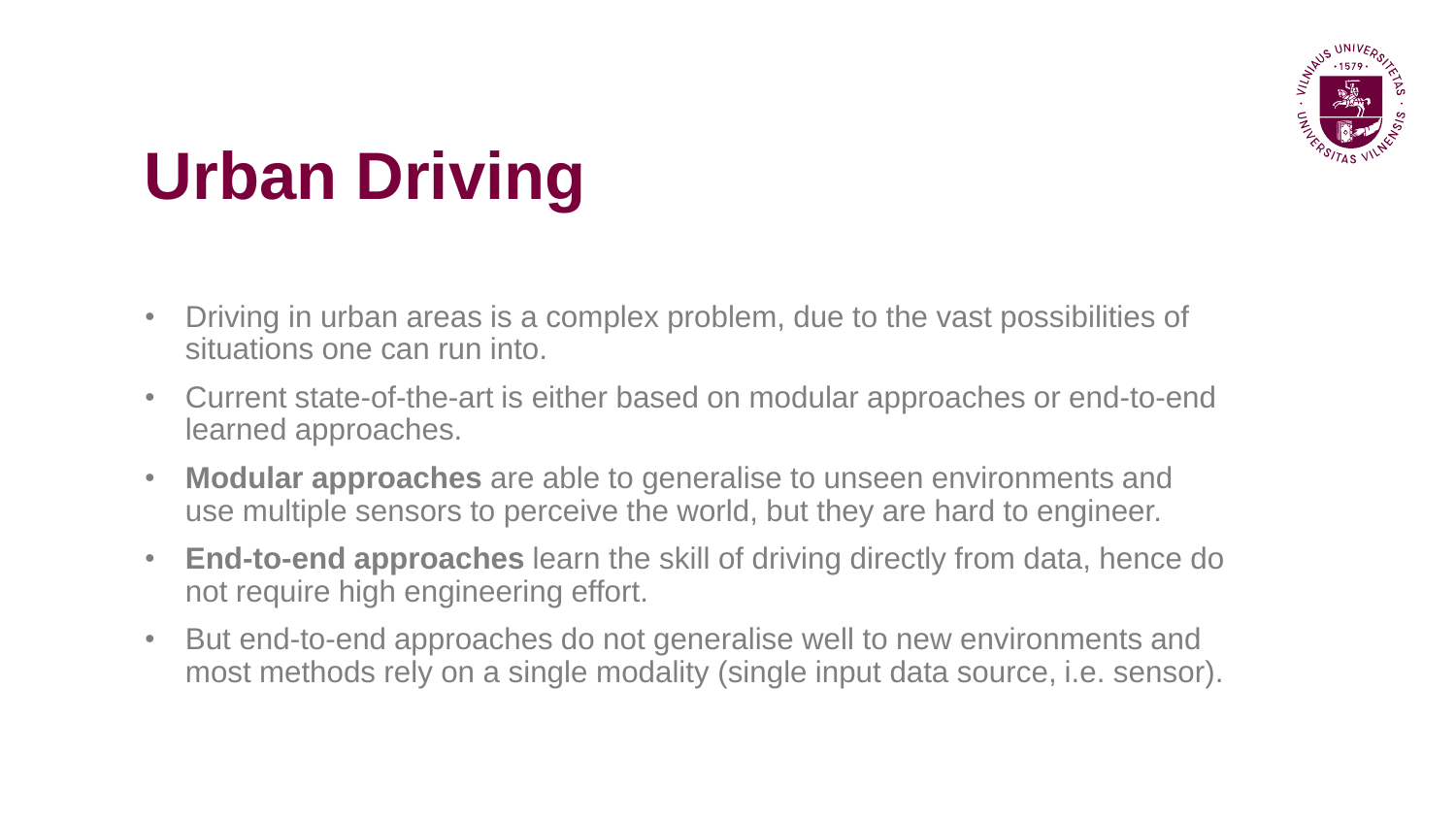

## **Urban Driving**

- End-to-end methods rely on Convolutional Neural Networks (CNNs) and to fuse data coming from multiple sources into CNNs can be a research area of its own.
- Common methods in the area of neural networks for various domains:
	- Concatenation at entry point (Early fusion)
	- Concatenation before the final layer (Late fusion)
	- Summation or averaging of features, etc.
- This creates a long list of experiments.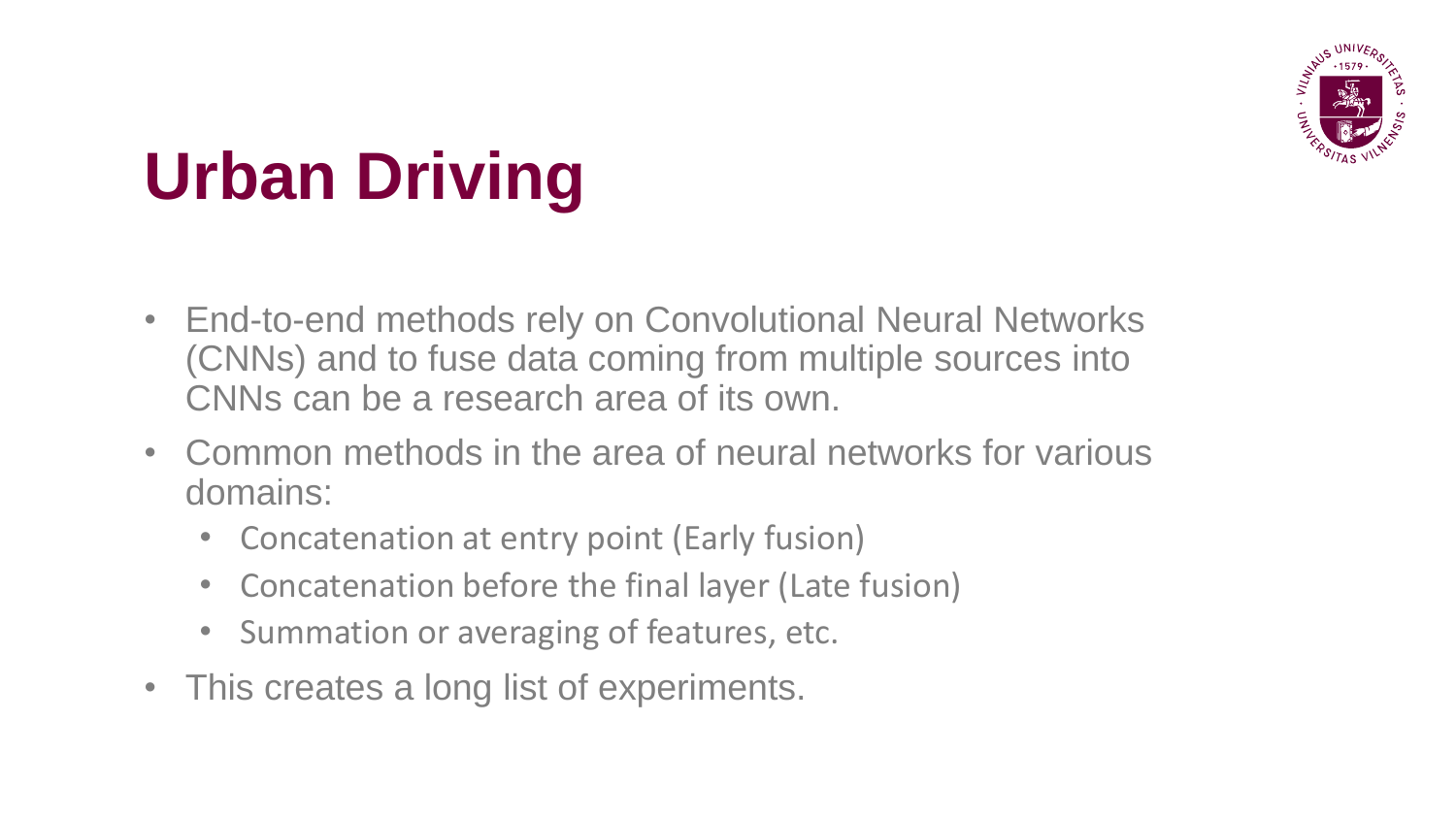### **Current State of the Art**

- End-to-end methods are based upon either imitation learning or reinforcement learning.
- These methods attempt to solve urban driving by various way such as conditioning the control on high level commands, predicting speed separately, involving affordances as intermediate representations, etc.



D. Chen *et al.*, "Learning by cheating," in Conference on Robot Learning. PMLR, 2020, pp. 66–75.



F. Codevilla *et al.* "Exploring the limitations of behavior cloning for autonomous driving," in Proceedings of the IEEE/CVF International Conference on Computer Vision, 2019, pp. 9329–9338.



F. Codevilla *et al.*, "End-to-end driving via conditional imitation learning," in 2018 IEEE International Conference on Robotics and Automation (ICRA). IEEE, 2018, pp. 4693–4700.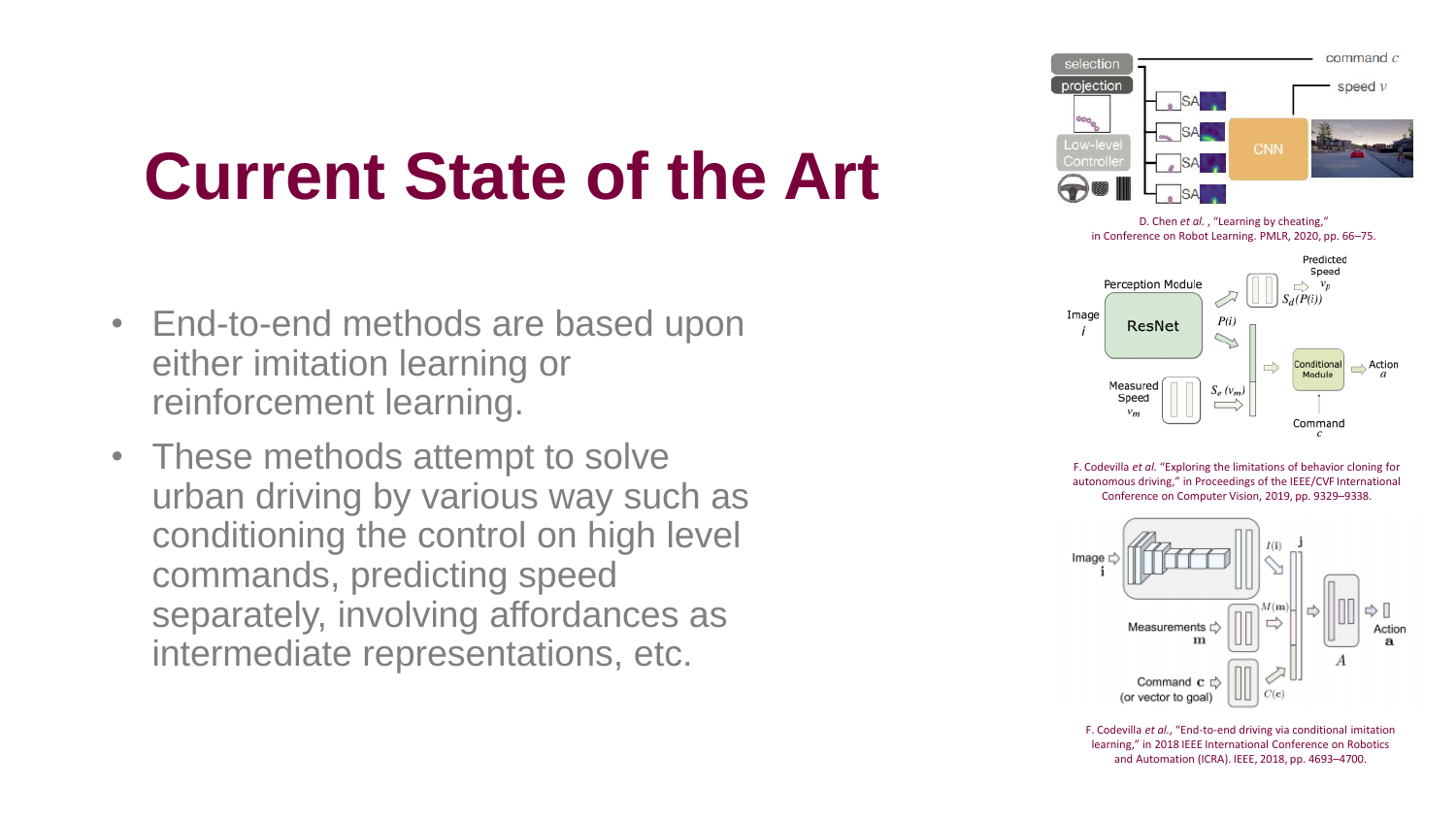

## **Current State of the Art**

- The mentioned methods chronologically out perform on the standard urban driving benchmark and are able to drive in urban environments.
- But, they do not show high generalisation which can be reliable in real world applications.
- These methods are also highly dependent upon only a single rich sensor modality, that is, a RGB camera input.



M. Toromanoff *et al.*, "End-to-end model-free reinforcement learning for urban driving using implicit affordances," in Proceedings of the IEEE/CVF Conference on Computer Vision and Pattern Recognition, 2020, pp. 7153–7162.



A. Sauer *et al.*, "Conditional affordance learning for driving in urban environments," in Conference on Robot Learning. PMLR, 2018, pp. 237–252.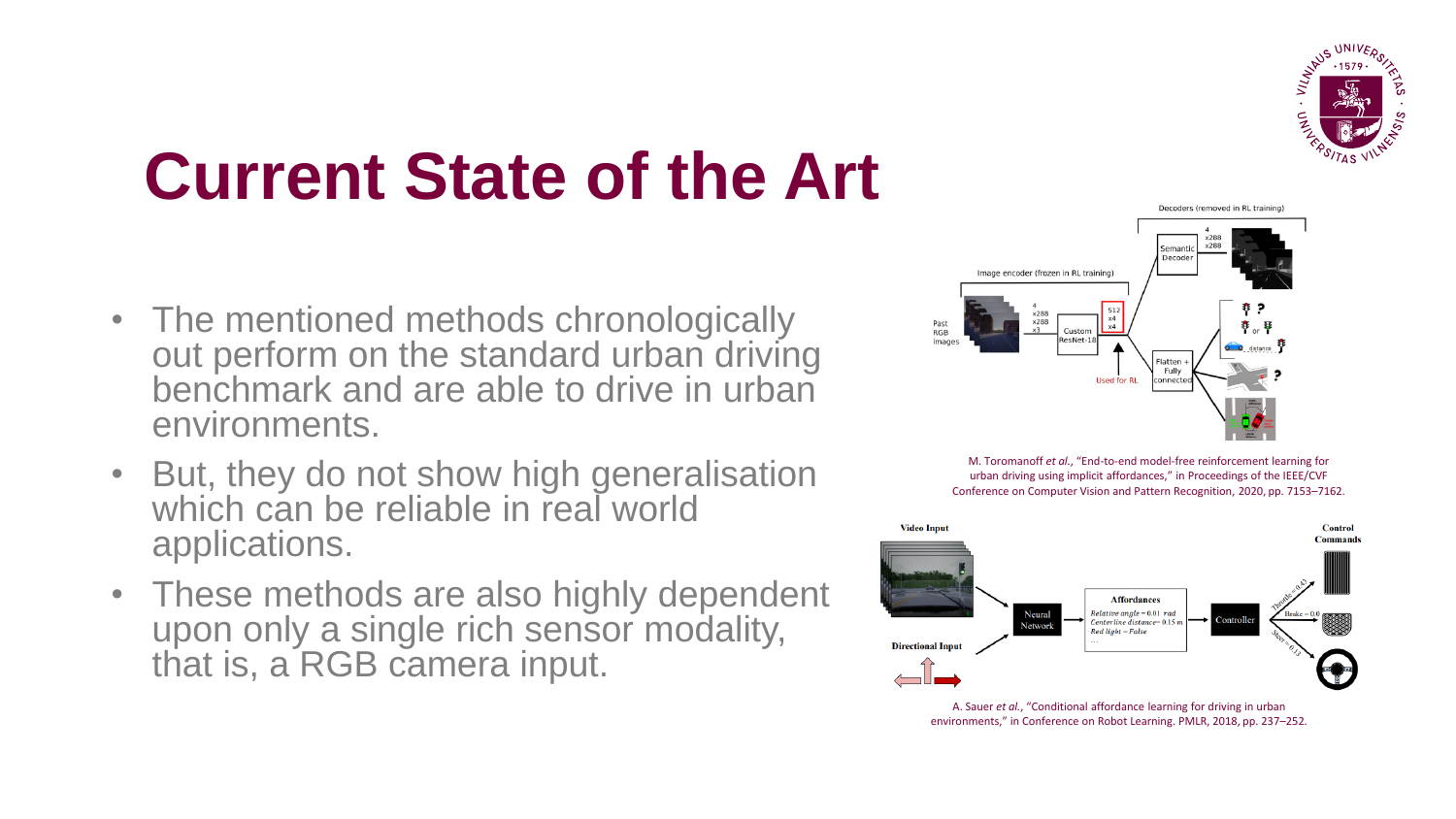

#### **Current State of the Art**

• Results on the NoCrash urban driving benchmark denoting the success rate of getting from one point to another.

| <b>Traffic</b><br><b>levels</b> | <b>CIL</b> | CAL        | <b>CILRS</b> | <b>LBC</b>  | <b>I IA</b> | IRL         |
|---------------------------------|------------|------------|--------------|-------------|-------------|-------------|
| <b>Empty</b>                    | $48 \pm 3$ | $36 \pm 6$ | $51 \pm 1$   | $100 \pm 0$ | 99          | $100 \pm 0$ |
| Regular                         | $27 \pm 1$ | $26 \pm 2$ | $44 \pm 5$   | $94 \pm 3$  | 87          | $98 \pm 1$  |
| <b>Dense</b>                    | $10 \pm 2$ | $9 \pm 1$  | $38 \pm 2$   | $51 \pm 3$  | 42          | $91 \pm 1$  |

Results reported in the paper: T. Agarwal *et al.*, "Affordance-based reinforcement learning for urban driving," arXiv preprint arXiv:2101.05970, 2021.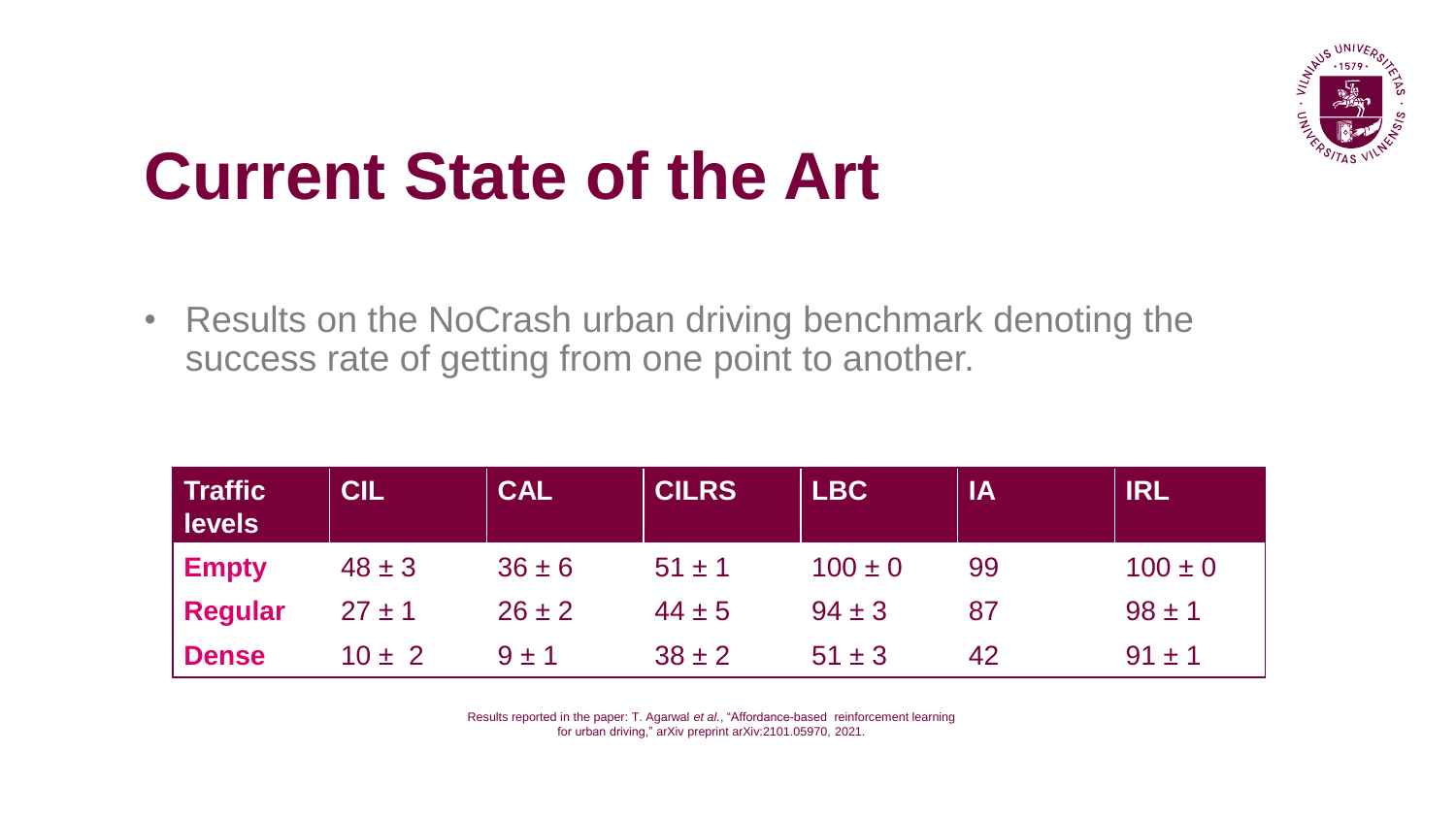

### **Problem and Aim**

The problem:

Current methods do not leverage possibility of using multiple modalities and learning from data at the same time, and hence either affecting generalisation ability or increase the demand of engineering efforts.

The aim:

- To create an approach to drive in urban areas which:
	- Generalises better to unseen environments
	- Is an end-to-end approach which learns the skill of urban driving from demonstrations
	- Learns from data fused from more than one input source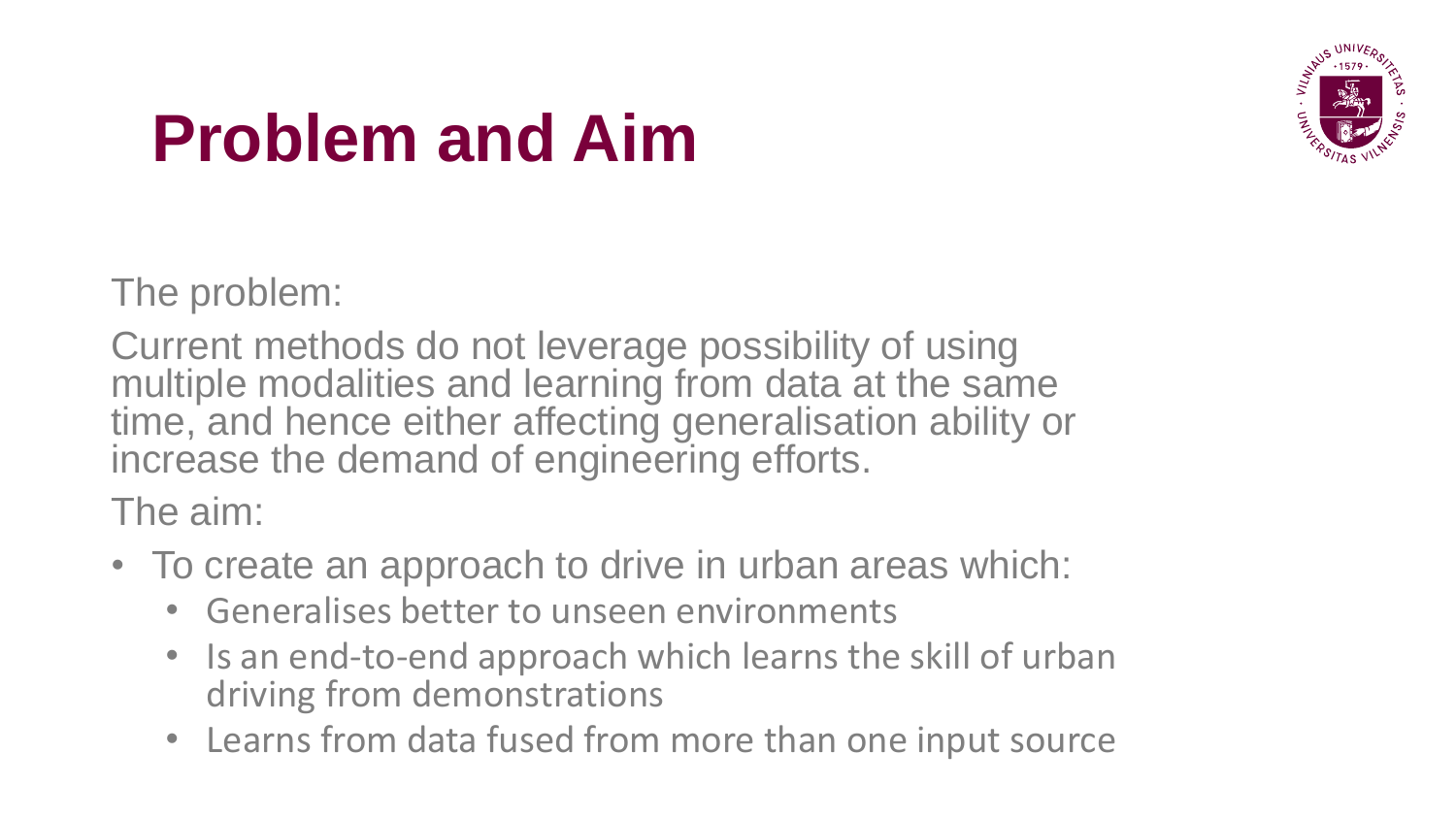

## **Idea of the paper**

- Our idea is to learn the skill of urban driving with more than one input sensor, utilising the **Perceiver neural network architecture**.
- We will seek to employ an RGB camera along with a LIDAR sensor for perception.
- This idea also aims to keep the engineering effort required to a low by utilising imitation learning to form an end-to-end learned data driven method.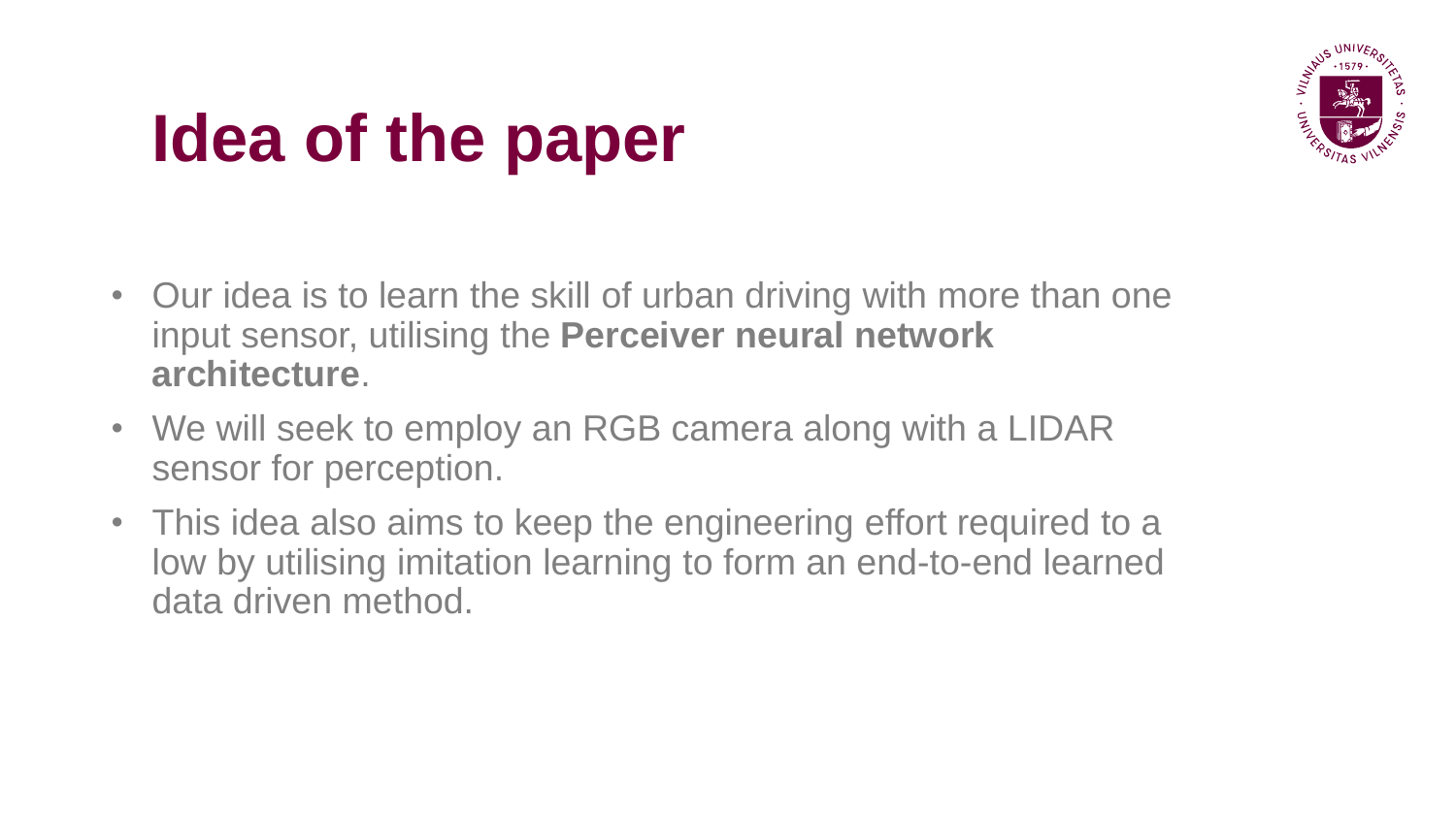

### **The Perceiver Architecture**

- The Perceiver architecture is designed to be able to work with multiple modalities of inputs of different configurations.
- It has proven to be capable of performing close to the state-of-the-art in
	- ImageNet classification (single modality)
	- Video classification with integrating audio information (multi-modal)
- Using this architecture can completely rule out the need for architecture search when combining sensor modalities.

| <b>Method</b>                       | <b>Accuracy (%)</b> |
|-------------------------------------|---------------------|
| ResNet-50 (He et al., 2016)         | 77.6                |
| ViT-B-16 (Dosovitskiy et al., 2021) | 77.9                |
| <b>Perceiver</b>                    | 78.0                |

A. Jaegle et al., "Perceiver: General perception with iterative attention," CoRR, vol. abs/2103.03206, 2021. [Online]. Available: https://arxiv.org/abs/2103.03206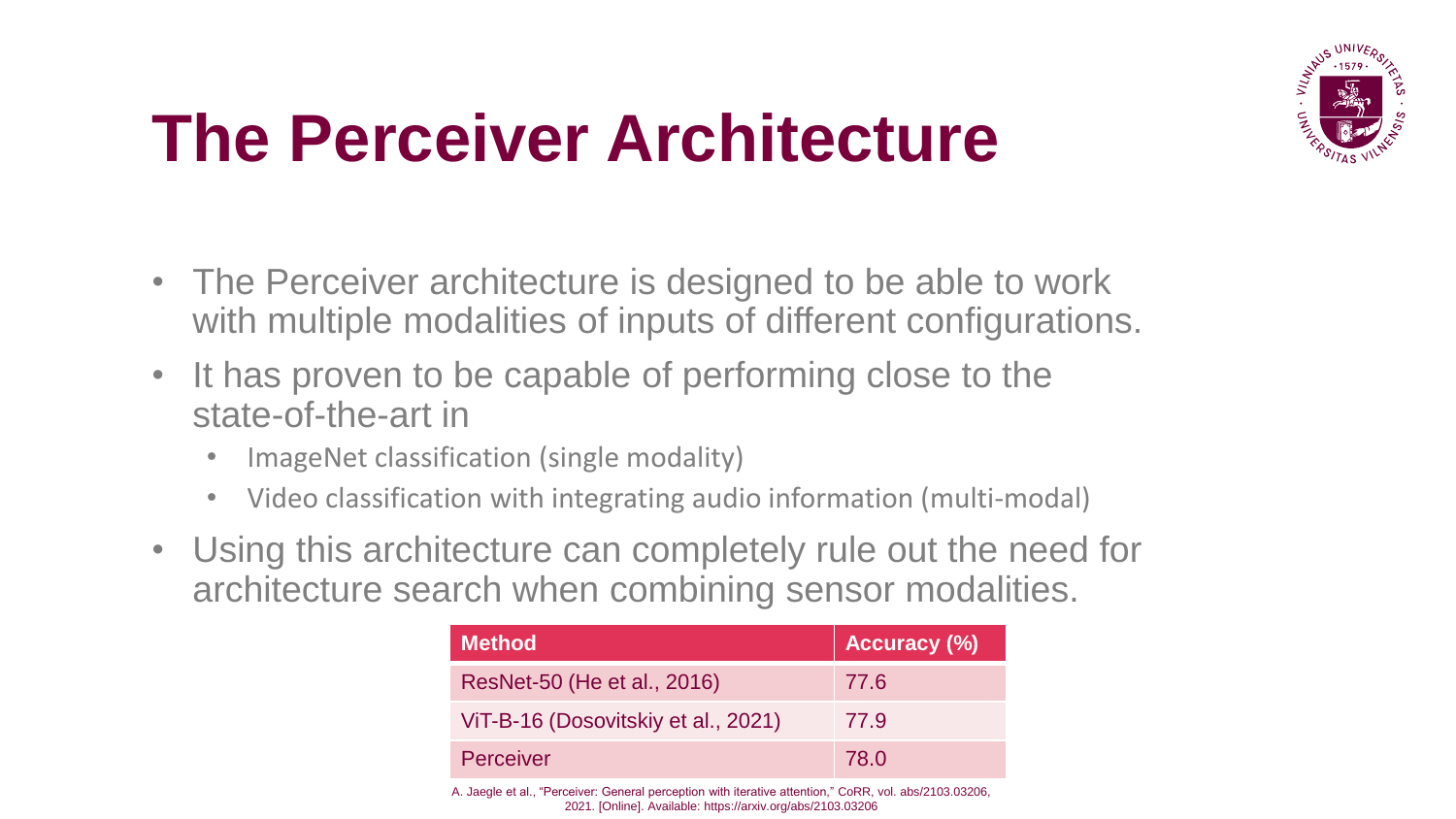

#### **The Perceiver Architecture**

- The Perceiver architecture is able to deal with various input configurations by using Transformers.
- Transformers are flexible architecture blocks that make few assumptions about their inputs and scale quadratically with number of inputs.
- Perceiver architecture also leverages an asymmetric attention mechanism to distil inputs to a tight latent bottleneck, which allows it to handle very large inputs.



A. Jaegle et al., "Perceiver: General perception with iterative attention," CoRR, vol. abs/2103.03206, 2021. [Online]. Available: https://arxiv.org/abs/2103.03206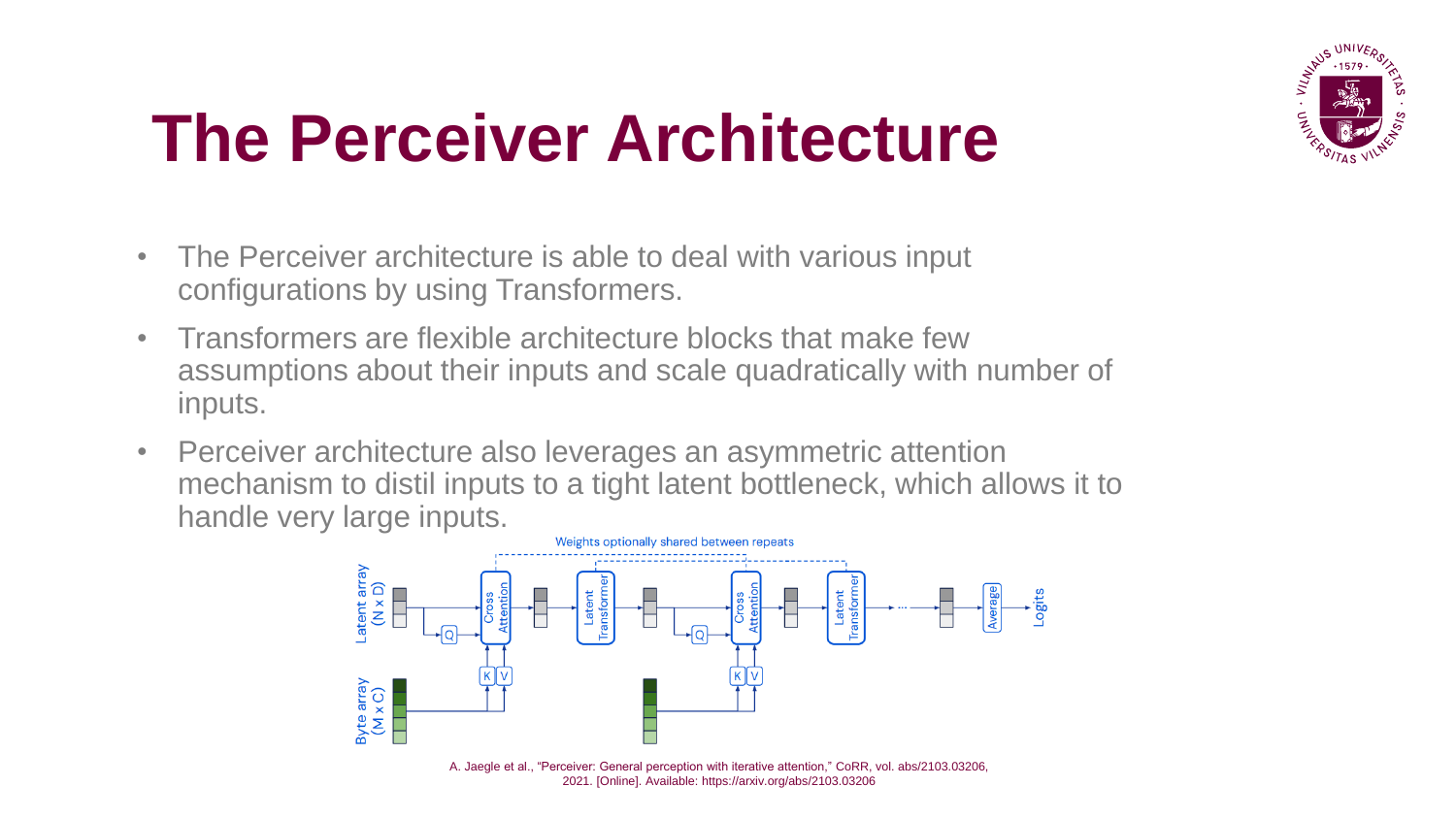

## **Implementation plan**

- We plan to:
	- Collect data as per the CARLA and NoCrash benchmark standards, using a camera and a LIDAR sensor in the CARLA driving simulator.
	- Training the perceiver architecture with imitation learning.
	- Iteratively collect additional data with the DAgger algorithm, if needed.
	- Evaluate the performances on the CARLA and NoCrash benchmarks.
	- Additionally, use dropout like augmentation across the sensors, to add regularization.

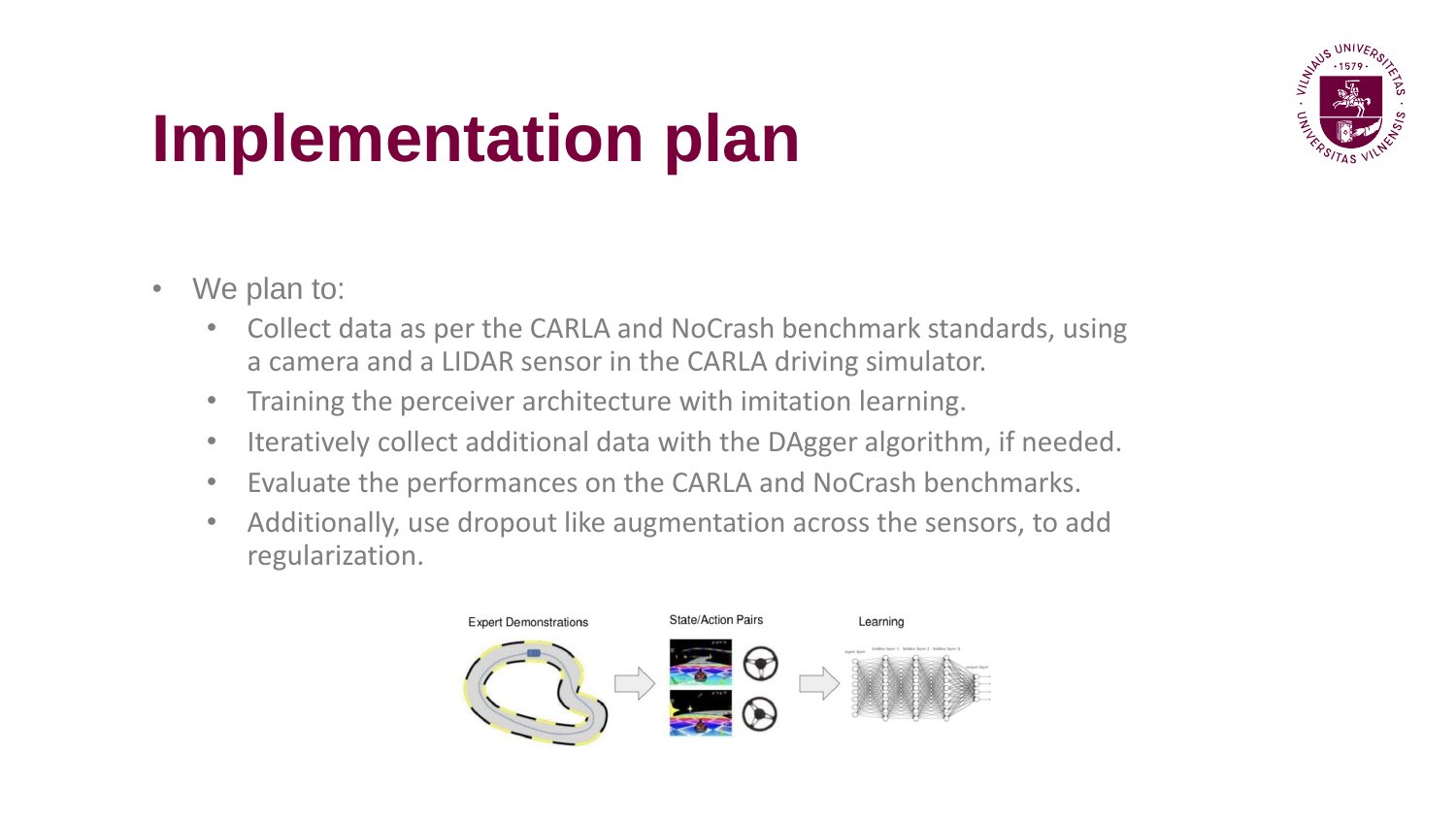### **Conclusion**



- The proposed idea can be a step towards multi-modal imitation learning and sensor fusion in end-to-end urban driving methods.
- It holds potential in saving the algorithm from taking the wrong decision when information from one sensor may be inaccessible.